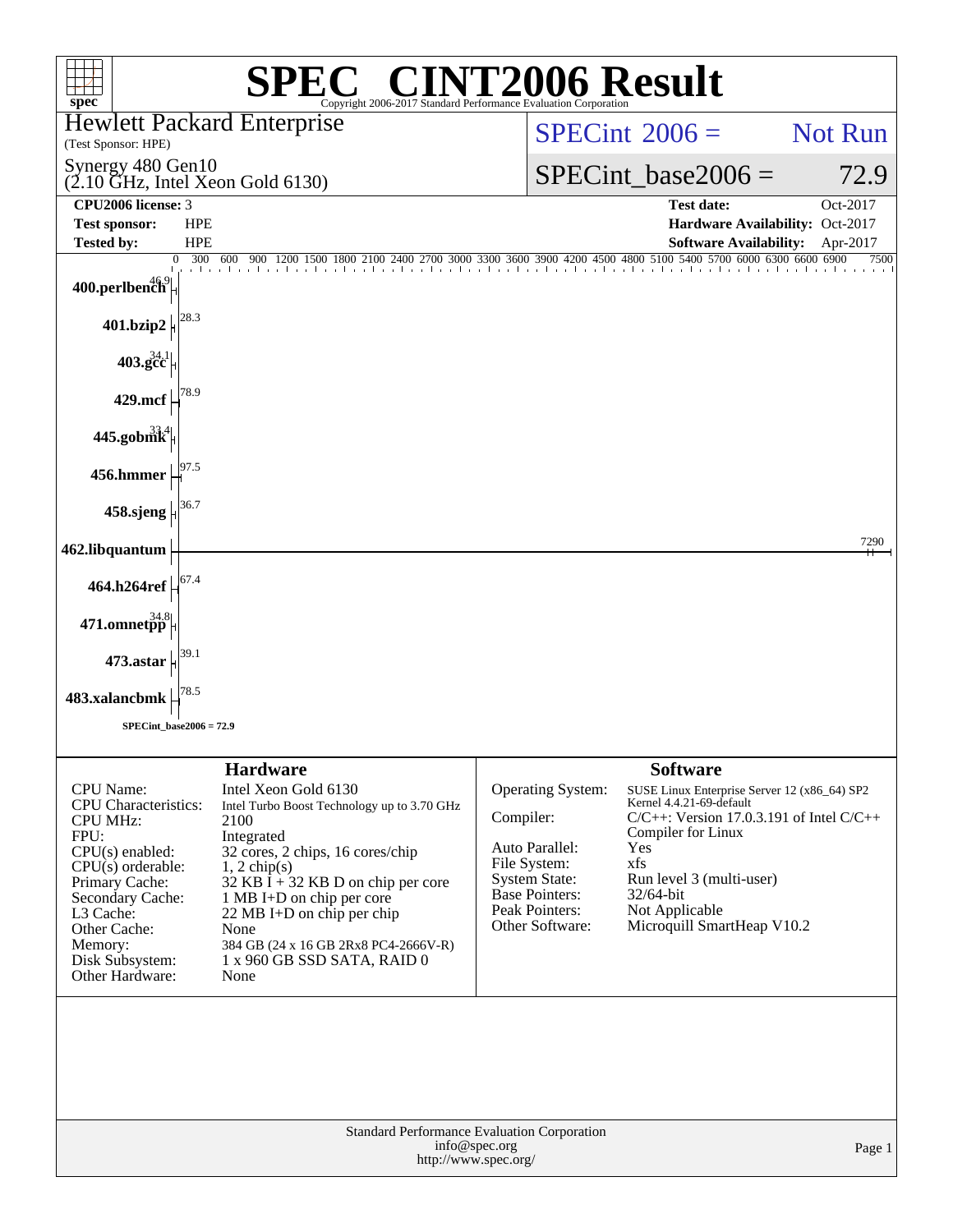

Hewlett Packard Enterprise

(Test Sponsor: HPE)

 $(2.10 \text{ GHz}, \text{Intel Xeon Gold } 6130)$ Synergy 480 Gen10

 $SPECint2006 =$  Not Run

### SPECint base2006 =  $72.9$

**[CPU2006 license:](http://www.spec.org/auto/cpu2006/Docs/result-fields.html#CPU2006license)** 3 **[Test date:](http://www.spec.org/auto/cpu2006/Docs/result-fields.html#Testdate)** Oct-2017

**[Test sponsor:](http://www.spec.org/auto/cpu2006/Docs/result-fields.html#Testsponsor)** HPE **[Hardware Availability:](http://www.spec.org/auto/cpu2006/Docs/result-fields.html#HardwareAvailability)** Oct-2017 **[Tested by:](http://www.spec.org/auto/cpu2006/Docs/result-fields.html#Testedby)** HPE **[Software Availability:](http://www.spec.org/auto/cpu2006/Docs/result-fields.html#SoftwareAvailability)** Apr-2017

#### **[Results Table](http://www.spec.org/auto/cpu2006/Docs/result-fields.html#ResultsTable)**

|                                                                                                          | <b>Base</b>    |              |                |       |                |       | <b>Peak</b>    |              |                |              |                |              |
|----------------------------------------------------------------------------------------------------------|----------------|--------------|----------------|-------|----------------|-------|----------------|--------------|----------------|--------------|----------------|--------------|
| <b>Benchmark</b>                                                                                         | <b>Seconds</b> | <b>Ratio</b> | <b>Seconds</b> | Ratio | <b>Seconds</b> | Ratio | <b>Seconds</b> | <b>Ratio</b> | <b>Seconds</b> | <b>Ratio</b> | <b>Seconds</b> | <b>Ratio</b> |
| 400.perlbench                                                                                            | 209            | 46.8         | 208            | 46.9  | 208            | 47.0  |                |              |                |              |                |              |
| 401.bzip2                                                                                                | 343            | 28.2         | 341            | 28.3  | 341            | 28.3  |                |              |                |              |                |              |
| $403.\mathrm{gcc}$                                                                                       | 236            | 34.1         | 236            | 34.1  | 236            | 34.1  |                |              |                |              |                |              |
| $429$ .mcf                                                                                               | 115            | 79.4         | 116            | 78.9  | 116            | 78.6  |                |              |                |              |                |              |
| $445$ .gobmk                                                                                             | 314            | 33.4         | 314            | 33.4  | 314            | 33.4  |                |              |                |              |                |              |
| $456.$ hmmer                                                                                             | 95.7           | 97.5         | 96.0           | 97.2  | 95.7           | 97.5  |                |              |                |              |                |              |
| $458$ .sjeng                                                                                             | 330            | 36.7         | 329            | 36.7  | 329            | 36.8  |                |              |                |              |                |              |
| 462.libquantum                                                                                           | 2.84           | 7290         | 2.77           | 7480  | 2.86           | 7240  |                |              |                |              |                |              |
| 464.h264ref                                                                                              | 328            | 67.4         | 327            | 67.6  | 328            | 67.4  |                |              |                |              |                |              |
| $ 471$ .omnetpp                                                                                          | 178            | 35.1         | 180            | 34.8  | 182            | 34.3  |                |              |                |              |                |              |
| $473$ . astar                                                                                            | 179            | 39.1         | 180            | 39.0  | 179            | 39.1  |                |              |                |              |                |              |
| 483.xalancbmk                                                                                            | 88.0           | 78.4         | 87.8           | 78.5  | 86.8           | 79.5  |                |              |                |              |                |              |
| Results appear in the order in which they were run. Bold underlined text indicates a median measurement. |                |              |                |       |                |       |                |              |                |              |                |              |

#### **[Operating System Notes](http://www.spec.org/auto/cpu2006/Docs/result-fields.html#OperatingSystemNotes)**

 Stack size set to unlimited using "ulimit -s unlimited" Transparent Huge Pages enabled by default Filesystem page cache cleared with: shell invocation of 'sync; echo 3 > /proc/sys/vm/drop\_caches' prior to run

#### **[Platform Notes](http://www.spec.org/auto/cpu2006/Docs/result-fields.html#PlatformNotes)**

 BIOS Configuration: Intel Hyperthreading set to Disabled Thermal Configuration set to Maximum Cooling Memory Patrol Scrubbing set to Disabled LLC Prefetcher set to Enabled LLC Dead Line Allocation set to Disabled Stale A to S set to Disabled Workload Pofile set to General Peak Frequency Compute Energy/Performance Bias set to Maximum Performance Uncore Frequency Scaling set to Auto Workload Pofile set to Custom NUMA Group Size Optimization set to Flat

 Sysinfo program /home/cpu2006/config/sysinfo.rev6993 Revision 6993 of 2015-11-06 (b5e8d4b4eb51ed28d7f98696cbe290c1) running on linux-vjuj Mon Oct 16 16:29:33 2017

 This section contains SUT (System Under Test) info as seen by some common utilities. To remove or add to this section, see: <http://www.spec.org/cpu2006/Docs/config.html#sysinfo>

Continued on next page

Standard Performance Evaluation Corporation [info@spec.org](mailto:info@spec.org) <http://www.spec.org/>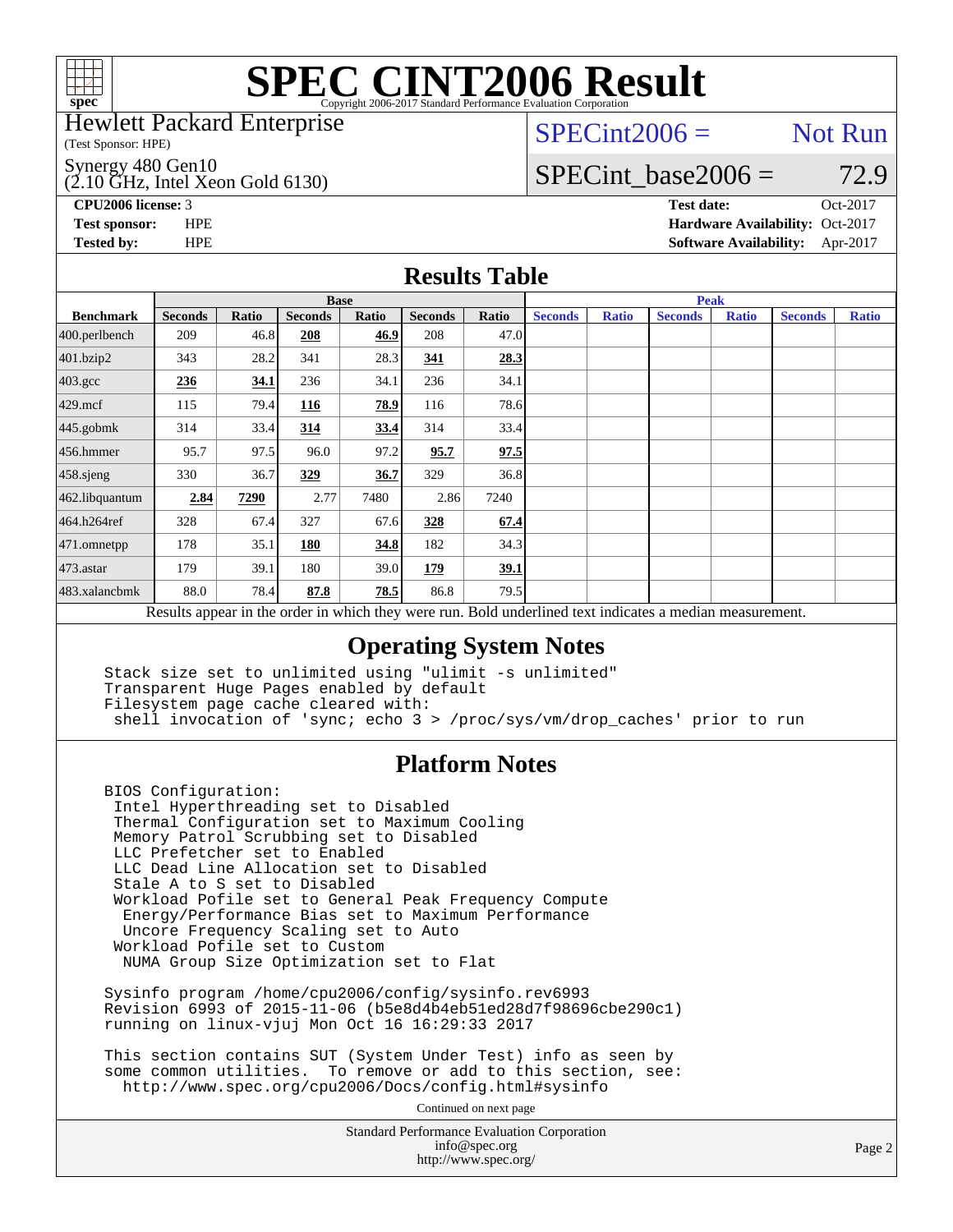

Hewlett Packard Enterprise

(Test Sponsor: HPE)

 $SPECint2006 =$  Not Run

SPECint base2006 =  $72.9$ 

(2.10 GHz, Intel Xeon Gold 6130) Synergy 480 Gen10

**[CPU2006 license:](http://www.spec.org/auto/cpu2006/Docs/result-fields.html#CPU2006license)** 3 **[Test date:](http://www.spec.org/auto/cpu2006/Docs/result-fields.html#Testdate)** Oct-2017 **[Test sponsor:](http://www.spec.org/auto/cpu2006/Docs/result-fields.html#Testsponsor)** HPE **[Hardware Availability:](http://www.spec.org/auto/cpu2006/Docs/result-fields.html#HardwareAvailability)** Oct-2017 **[Tested by:](http://www.spec.org/auto/cpu2006/Docs/result-fields.html#Testedby)** HPE **[Software Availability:](http://www.spec.org/auto/cpu2006/Docs/result-fields.html#SoftwareAvailability)** Apr-2017

#### **[Platform Notes \(Continued\)](http://www.spec.org/auto/cpu2006/Docs/result-fields.html#PlatformNotes)**

Standard Performance Evaluation Corporation [info@spec.org](mailto:info@spec.org) <http://www.spec.org/> From /proc/cpuinfo model name : Intel(R) Xeon(R) Gold 6130 CPU @ 2.10GHz 2 "physical id"s (chips) 32 "processors" cores, siblings (Caution: counting these is hw and system dependent. The following excerpts from /proc/cpuinfo might not be reliable. Use with caution.) cpu cores : 16 siblings : 16 physical 0: cores 0 1 2 3 4 5 6 7 8 9 10 11 12 13 14 15 physical 1: cores 0 1 2 3 4 5 6 7 8 9 10 11 12 13 14 15 cache size : 22528 KB From /proc/meminfo MemTotal: 395929796 kB<br>HugePages Total: 0 HugePages\_Total: 0 Hugepagesize: 2048 kB /usr/bin/lsb\_release -d SUSE Linux Enterprise Server 12 SP2 From /etc/\*release\* /etc/\*version\* SuSE-release: SUSE Linux Enterprise Server 12 (x86\_64) VERSION = 12 PATCHLEVEL = 2 # This file is deprecated and will be removed in a future service pack or release. # Please check /etc/os-release for details about this release. os-release: NAME="SLES" VERSION="12-SP2" VERSION\_ID="12.2" PRETTY\_NAME="SUSE Linux Enterprise Server 12 SP2" ID="sles" ANSI\_COLOR="0;32" CPE\_NAME="cpe:/o:suse:sles:12:sp2" uname -a: Linux linux-vjuj 4.4.21-69-default #1 SMP Tue Oct 25 10:58:20 UTC 2016 (9464f67) x86\_64 x86\_64 x86\_64 GNU/Linux run-level 3 Oct 16 16:27 SPEC is set to: /home/cpu2006<br>Filesystem Type Size Type Size Used Avail Use% Mounted on /dev/sda4 xfs 852G 6.5G 846G 1% /home Additional information from dmidecode: Warning: Use caution when you interpret this section. The 'dmidecode' program reads system data which is "intended to allow hardware to be accurately Continued on next page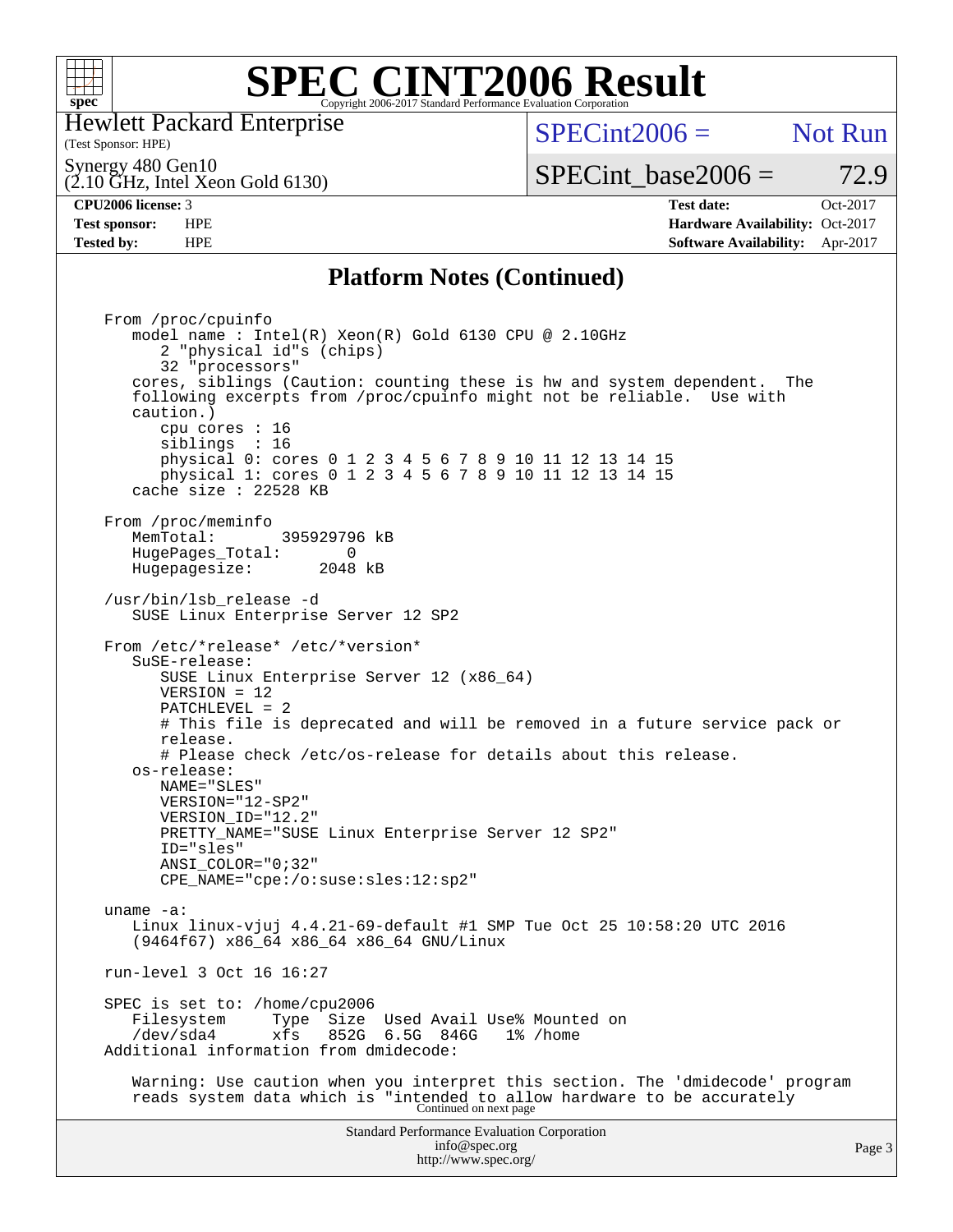

Hewlett Packard Enterprise

(Test Sponsor: HPE)

 $SPECint2006 =$  Not Run

Synergy 480 Gen10

(2.10 GHz, Intel Xeon Gold 6130)

**[Tested by:](http://www.spec.org/auto/cpu2006/Docs/result-fields.html#Testedby)** HPE **[Software Availability:](http://www.spec.org/auto/cpu2006/Docs/result-fields.html#SoftwareAvailability)** Apr-2017

SPECint base2006 =  $72.9$ **[CPU2006 license:](http://www.spec.org/auto/cpu2006/Docs/result-fields.html#CPU2006license)** 3 **[Test date:](http://www.spec.org/auto/cpu2006/Docs/result-fields.html#Testdate)** Oct-2017 **[Test sponsor:](http://www.spec.org/auto/cpu2006/Docs/result-fields.html#Testsponsor)** HPE **[Hardware Availability:](http://www.spec.org/auto/cpu2006/Docs/result-fields.html#HardwareAvailability)** Oct-2017

#### **[Platform Notes \(Continued\)](http://www.spec.org/auto/cpu2006/Docs/result-fields.html#PlatformNotes)**

 determined", but the intent may not be met, as there are frequent changes to hardware, firmware, and the "DMTF SMBIOS" standard.

 BIOS HPE I42 09/27/2017 Memory: 24x UNKNOWN NOT AVAILABLE 16 GB 2 rank 2666 MHz

(End of data from sysinfo program)

#### **[General Notes](http://www.spec.org/auto/cpu2006/Docs/result-fields.html#GeneralNotes)**

Environment variables set by runspec before the start of the run:  $KMP$  AFFINITY = "granularity=fine, compact" LD\_LIBRARY\_PATH = "/home/cpu2006/lib/ia32:/home/cpu2006/lib/intel64:/home/cpu2006/sh10.2" OMP\_NUM\_THREADS = "32"

 Binaries compiled on a system with 1x Intel Core i7-4790 CPU + 32GB RAM memory using Redhat Enterprise Linux 7.2

### **[Base Compiler Invocation](http://www.spec.org/auto/cpu2006/Docs/result-fields.html#BaseCompilerInvocation)**

[C benchmarks](http://www.spec.org/auto/cpu2006/Docs/result-fields.html#Cbenchmarks): [icc -m64](http://www.spec.org/cpu2006/results/res2017q4/cpu2006-20171031-50444.flags.html#user_CCbase_intel_icc_64bit_bda6cc9af1fdbb0edc3795bac97ada53)

[C++ benchmarks:](http://www.spec.org/auto/cpu2006/Docs/result-fields.html#CXXbenchmarks) [icpc -m64](http://www.spec.org/cpu2006/results/res2017q4/cpu2006-20171031-50444.flags.html#user_CXXbase_intel_icpc_64bit_fc66a5337ce925472a5c54ad6a0de310)

### **[Base Portability Flags](http://www.spec.org/auto/cpu2006/Docs/result-fields.html#BasePortabilityFlags)**

 400.perlbench: [-DSPEC\\_CPU\\_LP64](http://www.spec.org/cpu2006/results/res2017q4/cpu2006-20171031-50444.flags.html#b400.perlbench_basePORTABILITY_DSPEC_CPU_LP64) [-DSPEC\\_CPU\\_LINUX\\_X64](http://www.spec.org/cpu2006/results/res2017q4/cpu2006-20171031-50444.flags.html#b400.perlbench_baseCPORTABILITY_DSPEC_CPU_LINUX_X64) 401.bzip2: [-DSPEC\\_CPU\\_LP64](http://www.spec.org/cpu2006/results/res2017q4/cpu2006-20171031-50444.flags.html#suite_basePORTABILITY401_bzip2_DSPEC_CPU_LP64) 403.gcc: [-DSPEC\\_CPU\\_LP64](http://www.spec.org/cpu2006/results/res2017q4/cpu2006-20171031-50444.flags.html#suite_basePORTABILITY403_gcc_DSPEC_CPU_LP64) 429.mcf: [-DSPEC\\_CPU\\_LP64](http://www.spec.org/cpu2006/results/res2017q4/cpu2006-20171031-50444.flags.html#suite_basePORTABILITY429_mcf_DSPEC_CPU_LP64) 445.gobmk: [-DSPEC\\_CPU\\_LP64](http://www.spec.org/cpu2006/results/res2017q4/cpu2006-20171031-50444.flags.html#suite_basePORTABILITY445_gobmk_DSPEC_CPU_LP64) 456.hmmer: [-DSPEC\\_CPU\\_LP64](http://www.spec.org/cpu2006/results/res2017q4/cpu2006-20171031-50444.flags.html#suite_basePORTABILITY456_hmmer_DSPEC_CPU_LP64) 458.sjeng: [-DSPEC\\_CPU\\_LP64](http://www.spec.org/cpu2006/results/res2017q4/cpu2006-20171031-50444.flags.html#suite_basePORTABILITY458_sjeng_DSPEC_CPU_LP64) 462.libquantum: [-DSPEC\\_CPU\\_LP64](http://www.spec.org/cpu2006/results/res2017q4/cpu2006-20171031-50444.flags.html#suite_basePORTABILITY462_libquantum_DSPEC_CPU_LP64) [-DSPEC\\_CPU\\_LINUX](http://www.spec.org/cpu2006/results/res2017q4/cpu2006-20171031-50444.flags.html#b462.libquantum_baseCPORTABILITY_DSPEC_CPU_LINUX) 464.h264ref: [-DSPEC\\_CPU\\_LP64](http://www.spec.org/cpu2006/results/res2017q4/cpu2006-20171031-50444.flags.html#suite_basePORTABILITY464_h264ref_DSPEC_CPU_LP64) 471.omnetpp: [-DSPEC\\_CPU\\_LP64](http://www.spec.org/cpu2006/results/res2017q4/cpu2006-20171031-50444.flags.html#suite_basePORTABILITY471_omnetpp_DSPEC_CPU_LP64) 473.astar: [-DSPEC\\_CPU\\_LP64](http://www.spec.org/cpu2006/results/res2017q4/cpu2006-20171031-50444.flags.html#suite_basePORTABILITY473_astar_DSPEC_CPU_LP64) 483.xalancbmk: [-DSPEC\\_CPU\\_LP64](http://www.spec.org/cpu2006/results/res2017q4/cpu2006-20171031-50444.flags.html#suite_basePORTABILITY483_xalancbmk_DSPEC_CPU_LP64) [-DSPEC\\_CPU\\_LINUX](http://www.spec.org/cpu2006/results/res2017q4/cpu2006-20171031-50444.flags.html#b483.xalancbmk_baseCXXPORTABILITY_DSPEC_CPU_LINUX)

#### Standard Performance Evaluation Corporation [info@spec.org](mailto:info@spec.org) <http://www.spec.org/>